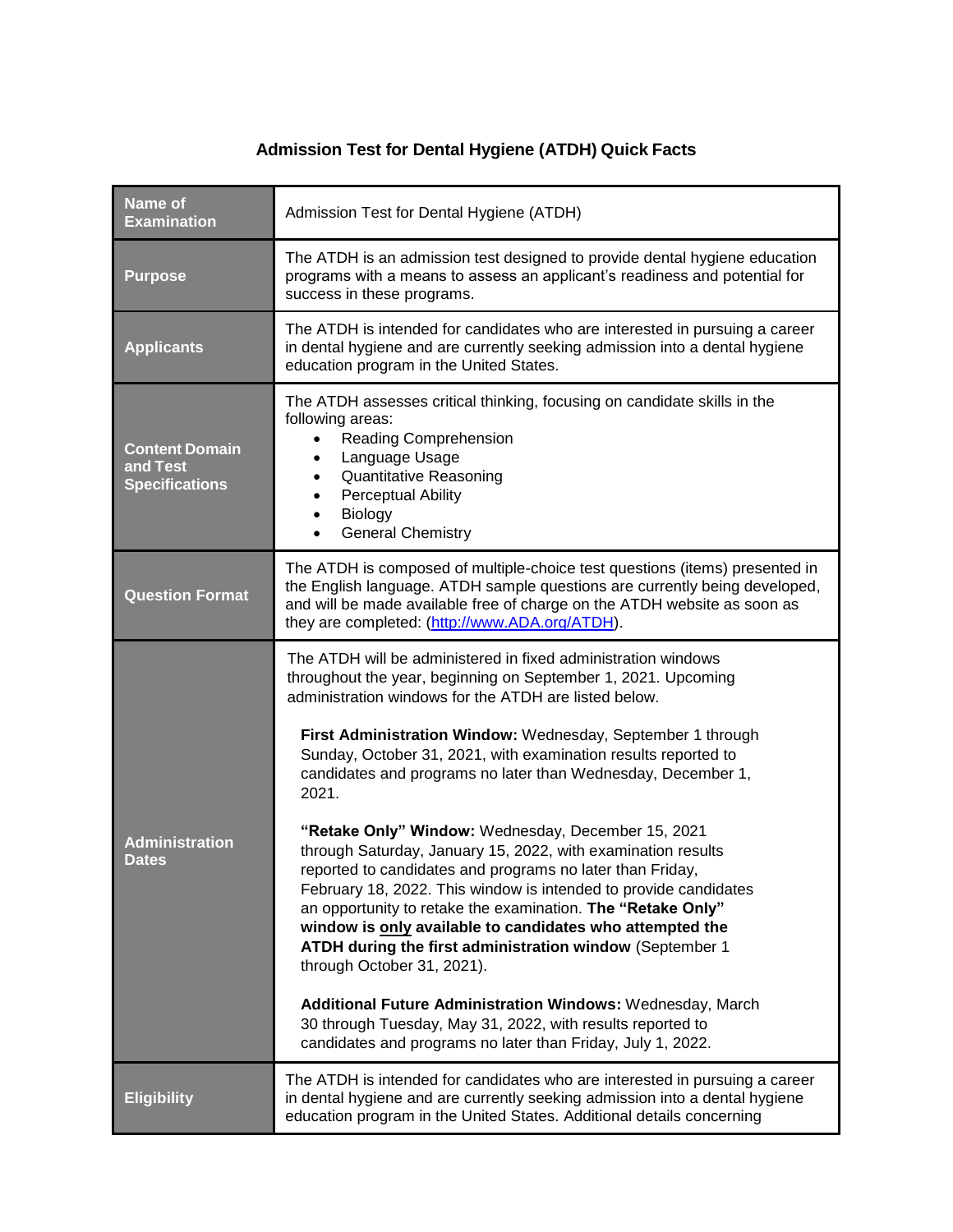|                                           | candidate eligibility will be provided in the ATDH Candidate Guide which will<br>be made available in the second quarter of 2021.                                                                                                                                                                                                                                                                                                                                                                                                                                                                                                                                                                                                                                                                          |              |                |  |  |
|-------------------------------------------|------------------------------------------------------------------------------------------------------------------------------------------------------------------------------------------------------------------------------------------------------------------------------------------------------------------------------------------------------------------------------------------------------------------------------------------------------------------------------------------------------------------------------------------------------------------------------------------------------------------------------------------------------------------------------------------------------------------------------------------------------------------------------------------------------------|--------------|----------------|--|--|
|                                           | The ATDH contains 240 questions and requires 4 hours and 50 minutes to<br>administer. The anticipated ATDH administration schedule is provided below.                                                                                                                                                                                                                                                                                                                                                                                                                                                                                                                                                                                                                                                      |              |                |  |  |
|                                           | <b>ATDH Administration Schedule</b>                                                                                                                                                                                                                                                                                                                                                                                                                                                                                                                                                                                                                                                                                                                                                                        |              |                |  |  |
|                                           | <b>Section</b>                                                                                                                                                                                                                                                                                                                                                                                                                                                                                                                                                                                                                                                                                                                                                                                             | <b>Items</b> | <b>Minutes</b> |  |  |
|                                           | <b>Introduction and Tutorial</b>                                                                                                                                                                                                                                                                                                                                                                                                                                                                                                                                                                                                                                                                                                                                                                           |              | 15             |  |  |
|                                           | <b>Reading Comprehension</b>                                                                                                                                                                                                                                                                                                                                                                                                                                                                                                                                                                                                                                                                                                                                                                               | 40           | 50             |  |  |
| <b>Administration</b>                     | <b>Language Usage</b>                                                                                                                                                                                                                                                                                                                                                                                                                                                                                                                                                                                                                                                                                                                                                                                      | 40           | 30             |  |  |
| <b>Schedule</b>                           | <b>Break</b>                                                                                                                                                                                                                                                                                                                                                                                                                                                                                                                                                                                                                                                                                                                                                                                               |              | 15             |  |  |
|                                           | <b>Quantitative Reasoning</b>                                                                                                                                                                                                                                                                                                                                                                                                                                                                                                                                                                                                                                                                                                                                                                              | 40           | 45             |  |  |
|                                           | <b>Perceptual Ability</b>                                                                                                                                                                                                                                                                                                                                                                                                                                                                                                                                                                                                                                                                                                                                                                                  | 60           | 45             |  |  |
|                                           | <b>Break</b>                                                                                                                                                                                                                                                                                                                                                                                                                                                                                                                                                                                                                                                                                                                                                                                               |              | 15             |  |  |
|                                           | <b>Biology</b>                                                                                                                                                                                                                                                                                                                                                                                                                                                                                                                                                                                                                                                                                                                                                                                             | 30           | 30             |  |  |
|                                           | <b>General Chemistry</b>                                                                                                                                                                                                                                                                                                                                                                                                                                                                                                                                                                                                                                                                                                                                                                                   | 30           | 30             |  |  |
|                                           | <b>Post Examination Survey</b>                                                                                                                                                                                                                                                                                                                                                                                                                                                                                                                                                                                                                                                                                                                                                                             |              | 15             |  |  |
|                                           | <b>Total</b>                                                                                                                                                                                                                                                                                                                                                                                                                                                                                                                                                                                                                                                                                                                                                                                               | 240          | 290            |  |  |
| <b>Administration</b><br><b>Vendor</b>    | The ATDH will be administered via computer at Prometric professional level<br>testing centers. Prometric testing centers offer biometric security procedures<br>and are located throughout the United States.                                                                                                                                                                                                                                                                                                                                                                                                                                                                                                                                                                                              |              |                |  |  |
| <b>Cost</b>                               | The ATDH fees for 2021 are as follows:<br>Administration Fee: \$125. This fee includes administration and<br>$\bullet$<br>official score reporting to all dental hygiene education programs<br>selected at the time of application. In the second quarter of 2021 the<br>ATDH application will be made available in anticipation of the first<br>ATDH administration window (September 2021).<br>Score Report Fee: \$25. This fee covers score report requests made<br>after the time of application. There is no additional charge for score<br>report requests received at the time of application.<br>Score Audit Fee (optional): \$65. For a period of 30 days after a<br>completed testing appointment, the ATDH Program is willing to audit a<br>candidate's ATDH results to confirm their accuracy. |              |                |  |  |
| <b>General Policies</b><br>and Procedures | Detailed policies and procedures for the ATDH Program are provided in the<br>ATDH Candidate Guide. The Candidate Guide will be made available in the<br>second quarter of 2021.                                                                                                                                                                                                                                                                                                                                                                                                                                                                                                                                                                                                                            |              |                |  |  |
| <b>Results Reporting</b>                  | ATDH results will typically be reported to candidates and dental hygiene<br>education programs approximately five weeks after the close of each<br>administration window. ATDH results will be reported as numeric scores that<br>dental hygiene education programs can use to meaningfully compare the skills<br>of applicants.                                                                                                                                                                                                                                                                                                                                                                                                                                                                           |              |                |  |  |
| <b>Retesting Policy</b>                   | The ATDH Retest Policy is as follows:<br>Candidates are limited to one testing attempt per administration<br>window.<br>The "Retake Only" Window (Wednesday, December 15, 2021<br>$\bullet$<br>through Saturday, January 15, 2022) is reserved exclusively for<br>candidates who wish to attempt the ATDH a second time.                                                                                                                                                                                                                                                                                                                                                                                                                                                                                   |              |                |  |  |